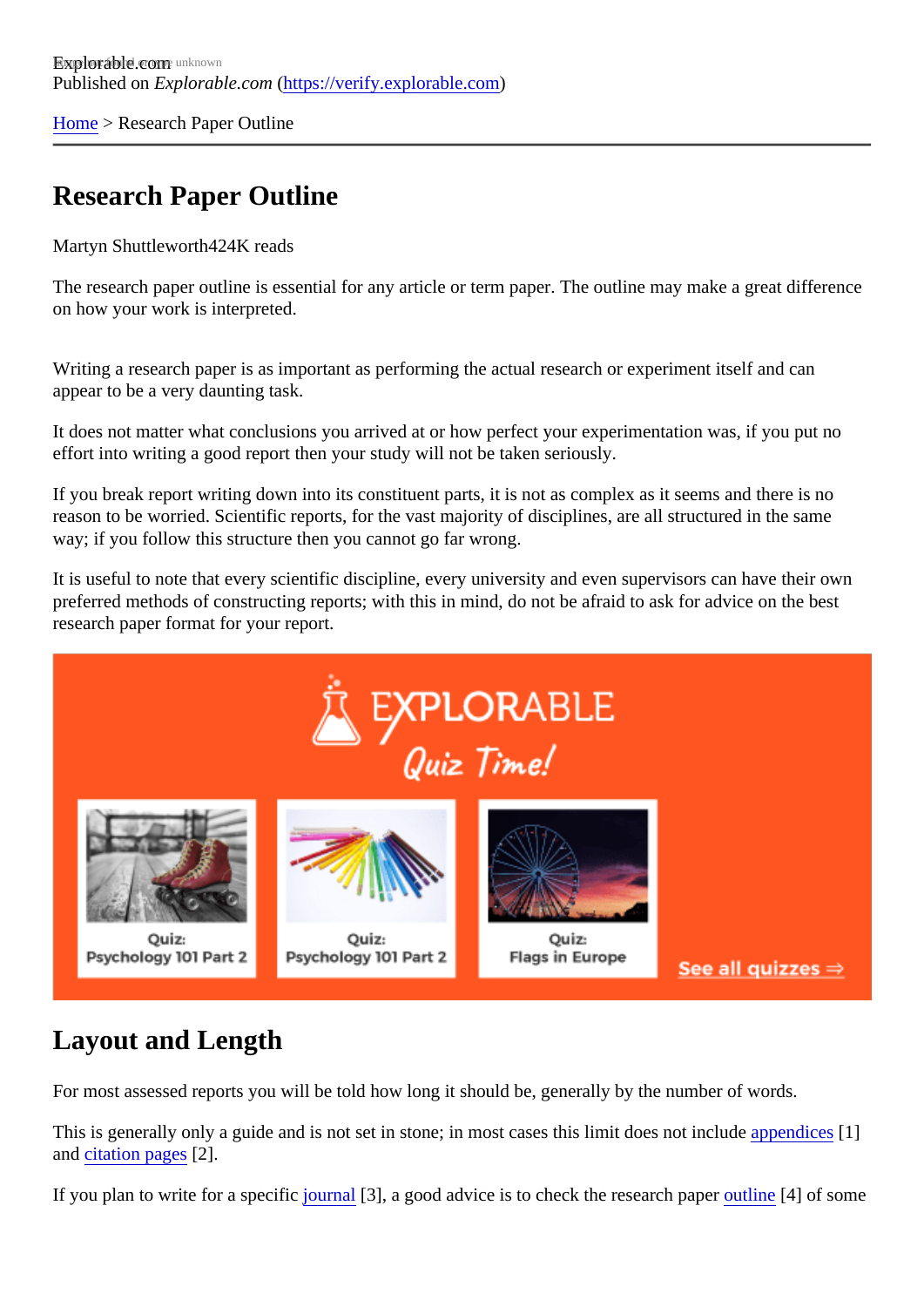of the articles to get a better idea on how to be your article<sup>[5]</sup>. Here are a few utline sample<sup>66</sup>].

If your report is complex and strays over this limit, there should be no problem, as long as you have not repeated yourself or filled your work with irrelevant information. It is good practice to bear in mind that the [appendix](https://verify.explorable.com/writing-an-appendix)<sup>[1]</sup> is there for any information that you feel could be omitted from the report without affecting the clarity.

Your report can be shorter than the advised word limit if everything that needs to be included is there. This is preferable than trying to pad out the report in order to fulfill some 'word count' facility on the computer, risking being penalized for irrelevance.

For longer reports, it is useful to break each section down into subsections, to make your report more read friendly and easier to navigate.

#### Basic Structure

The vast majority of scientific reports can be broken down into the following constituent parts.

- $\bullet$  [Title](https://verify.explorable.com/apa-title-page) [7] Author(s)
- [Abstract](https://verify.explorable.com/writing-an-abstract)[8]
- $\overline{\phantom{a}}$  [Table of Content](https://verify.explorable.com/table-of-contents-format) $[9]$
- [Introduction](https://verify.explorable.com/how-to-write-an-introduction)[10]
- [Equipment and Methodolog](https://verify.explorable.com/writing-methodology)y<sup>1</sup>]
- [Results](https://verify.explorable.com/writing-a-results-section)[12] AND [Discussion](https://verify.explorable.com/writing-a-discussion-section)[13]
- [Conclusion](https://verify.explorable.com/writing-a-conclusion)s<sup>14</sup>]
- [Reference](https://verify.explorable.com/writing-a-bibliography)<sup>\$2</sup>] and [Citations](https://verify.explorable.com/in-text-citation)<sup>[15]</sup>
- [Appendices](https://verify.explorable.com/writing-an-appendix)<sup>1</sup>]

#### Title and Authors

Although th[e title](https://verify.explorable.com/apa-title-page) [7] is the shortest page of your report, it is often the most difficult to write.

It is important to make clear to a researcher everything that needs saying but without the title being overlo and unwieldy. It does not have to be the first section written because, in many cases, the final title will not occur to you until you have finished writing the report.

Nowadays, most research establishments have a database to search titles by keyword so try to make sure your title contains these. This is doubly important if your research is likely to be published on the internet.

The authors section should include your name, as the main writer of the report, alongside the name of your supervisor. In the case of working as part of a team, you should usually include the other members of your group here.

#### Abstract

The [abstrac](https://verify.explorable.com/writing-an-abstract)t<sup>[8]</sup> is the most crucial part of the report because anybody searching for your research on a database or in a journal will usually read only the abstract. Therefore, it must summarize your research, results and conclusions in less than 200 words.

Sometimes it is good to think of it as a sample of your research ratherrehand 16]; it should inform the researcher that your article contains the information they need.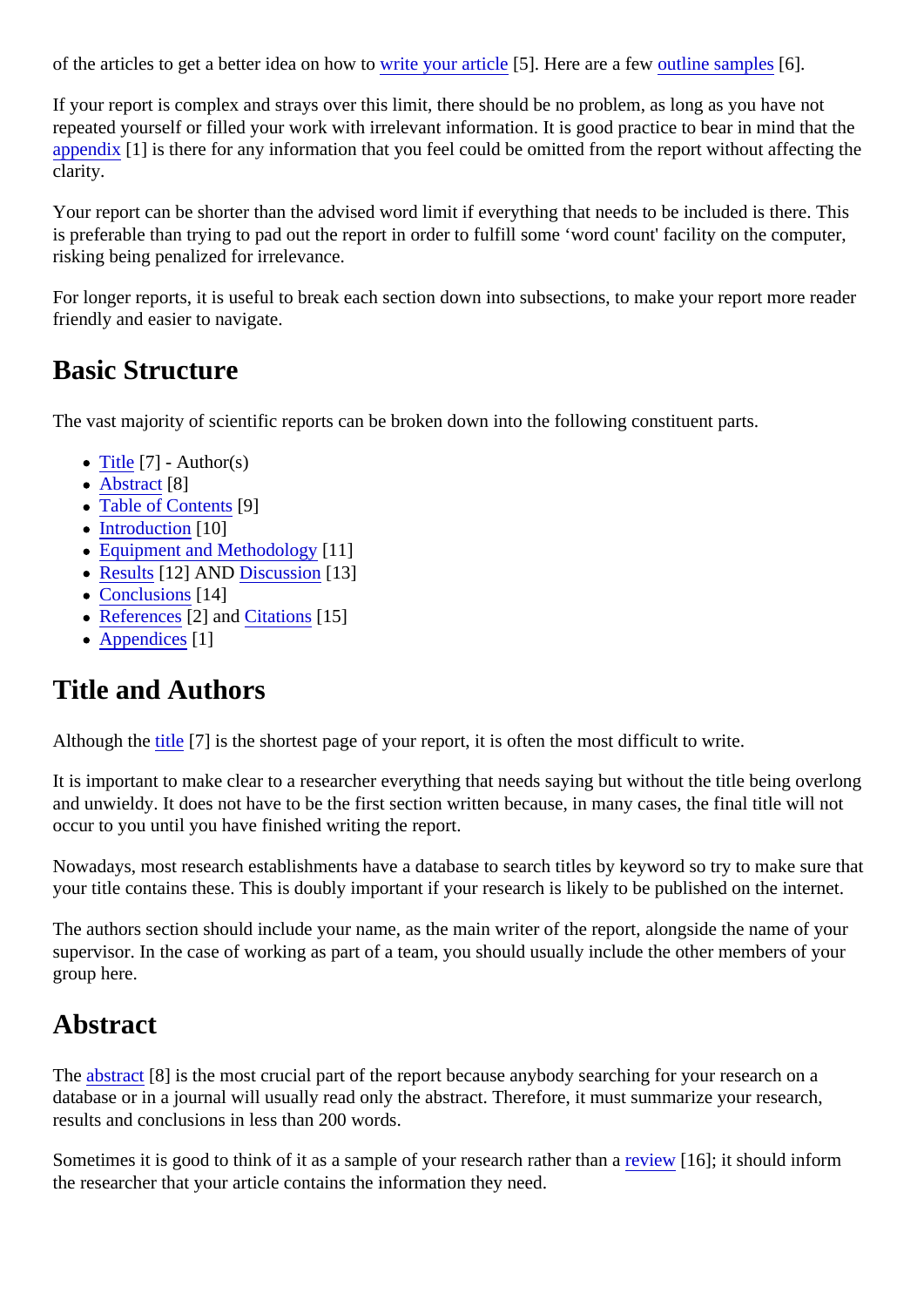There are a few ideas on how to write your abstract but the best advice is that you look at some journals relevant to your research and try to format your abstract in a similar way.

## **Contents**

This section and is merely a breakdown of sections and subsections by page number.

For a short and straightforward paper it may not be necessary to include ats page.

This is not mandatory for a research paper.

#### Introduction

This section of your report is where you will document all the painstaking arch<sup>17</sup>] into the background of your experiment.

The main thing to bear in mind, when iting the introduction [10], is that a scientist who is unfamiliar with your exact subject matter may be reading the article.

It is important, therefore, to try and give a quick and condensed history of the research leading to your experiment, with correctitations[15].

You should also give a little background on why you chose to do this particular experiment and what you expect to find. It is a little 'old-fashioned' to pothesis statement 8] at the beginning of the report but the reader should be aware of exactly what you are trying to prove.

## Method

For this portion of your report you must describerthe hods [11] used when performing the experiment. This should include, if relevant, the location and times of sample collection, what equipment was utilized, and the techniques used.

The idea behind the methodology section is that another researcher can exactly replicate your experiment without having to guess what equipment and what techniques should be used.

Scientific articles are peer reviewed and this includes the possibility that other researchers may try to replicate your results.

There have been many high profile scientific breakthroughs over the years whose results were unable to be repeated; these experiments were disregarded. For field studies you should give an exact rence [9] and time as well as including a map in  $t$  meendix[1].

If you used complex machinery or computer programs in the course of your experiment, to avoid breaking the flow of your report, you should give only the main information and refer to the exact technical specifications in the appendix.

### **Results**

These should be a quick synopsis of the faicts rest and statistical tests used to arrive at your final results.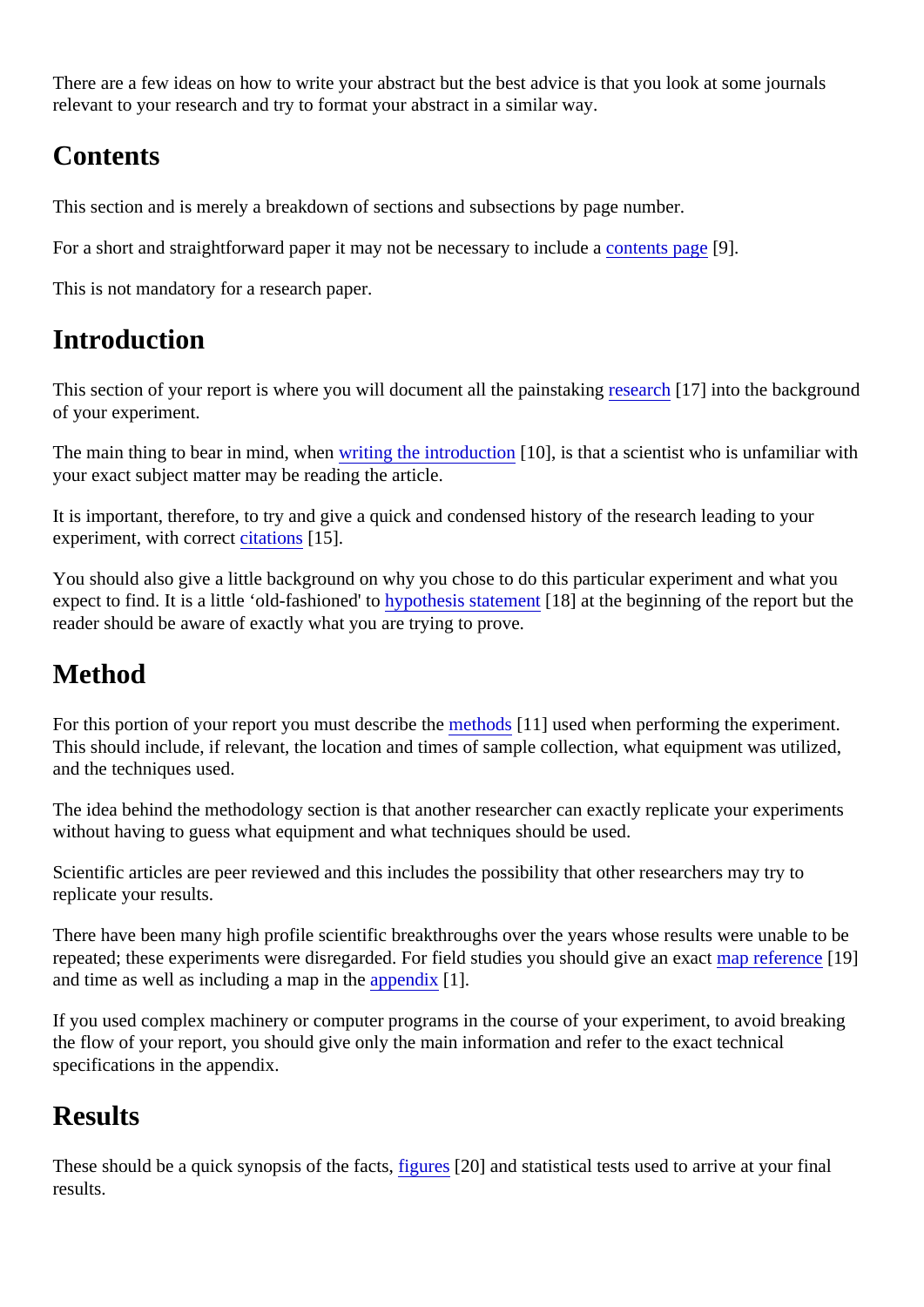You should try to avoid cluttering up your report and insert most of your data [21] into the appendix.

It is far better to stick with including onlow bester an[d graphs](https://verify.explorable.com/research-paper-format#graphs) [23] that show clearly the results. Do not be tempted to insert large numbers of graphs and figures just for the sake of it; each figure and graph should mentioned, referred to and discussed in the text.

Try to avoid putting in tables and graphs showing the same information; select the type that shows your results most clearly. It is usually preferable to use graphs and relegate the tables to the appendix because easier to show trends in graphical format.

Figures and graphs should be clear and occupy at least half a page; you are not a magazine editor trying to a small graph into an article.

All such information must be numbered, as diagrams for graphs and illustrations, and figures for tables; the should be referred to by this number in the body of the report.

You do not need to put the full breakdown of the calculations used for your statistical tests; most scientists hate statistics and are only interested in whether your results were significant or not. Relegate the calculations to the appendix.

The [results sectio](https://verify.explorable.com/writing-a-results-section)n[12] of your report should be neutral and you should avoid discussing your results or hov they differed from or compared with what was expected. This information belongs in the next section.

#### **Discussion**

This is the pivotal section of your hard work in obtaining and analyzing your results.

In your [discussion](https://verify.explorable.com/writing-a-discussion-section) [13] you should seek to discuss your findings, and describe how they compared and differed from the results you expected. In a nutshell, you are trying to show whether votinesis [24] was proved, not proved or inconclusive.

You must be extremely critical of yourself in this section; you will not get marked down for mistakes in [experiment desig](https://verify.explorable.com/design-of-experiment)nerial or for poor results, only for not recognizing them.

Everybody who has written a dissertation or thesis has had to gives entation[26] to a room full of fellow students, scientists and professors and give a quick synopsis. These people will tear your report apart if you do not recognize its shortcomings and flaws.

Very few experiments are 100 per cent correct in the stign[27] and conception so it is not really important what your results were, only that you understand shight incance [28].

Usually you will have had some promising results and some that did not fit with what you expected. Discuss why things may have gone wrong and what could be done to refine the results in future. Suggest what changes in experimental design might improve the results; there is no right or wrong in science, only progress.

Finally, you can discuss at the end ideas for further research, either refining the experiment or suggesting new areas. Even if your paper was a one off, somebody may come along and decide that they find your research interesting and that they would like to continue from where you left off.

### Summary and Conclusion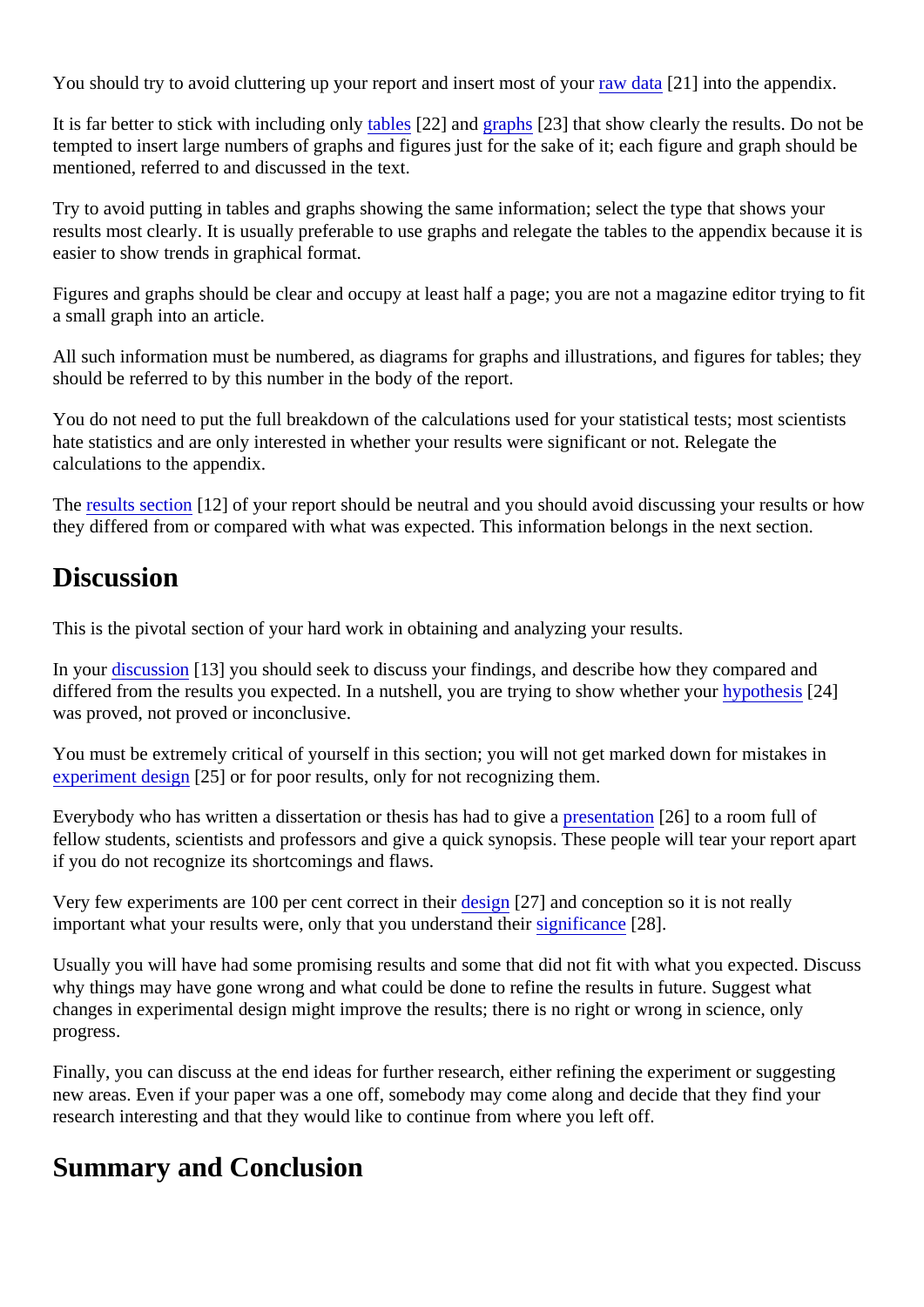This is really just a more elaborate version of abetract 8].

In a few paragraphs you should summarize *viondrings* [14]. Your abstract will do most of this for you but, as long as you do not get carried away, especially for longer reports, it can help the reader absorb your findings a little more.

#### References

Include all of your direct eference \$2] here, even if you only found a couple of sentences.

In the case where somebody referred to an original source, reference that too, but if you did not manage to get hold of it, try to rewrite so that you will not have to reference (or use "referred in"-citation).

#### Acknowledgements

Here it is polite t[o acknowledg](https://verify.explorable.com/writing-acknowledgements)e 29] anybody who helped you with this report, although do not go overboard; it is not an Oscar speech.

Your supervisor is a good start, as well as others who helped. If a landowner gave you permission to take samples then it is good practice to acknowledge them and give them a summary of your results, if permitted.

## Appendices

[Appendices](https://verify.explorable.com/writing-an-appendix) 1] are very useful because they give you a place to dump raw data and calculations. They must still be laid out correctly; the data must be relevant and referred to in the main report.

If you have a lot of relevam thotograph\$30] of sample sites and methods then they belong here. It is also useful to insert a Google map plan to show from where you took samples.

# Final Thoughts

Hopefully this will have given you a good oversight into writing that perfect report. It is not as daunting as i seems and if you do your research and listen to your supervisor then all should be well and you can get a good grade.

Source URL: https://verify.explorable.com/research-paper-outline

Links

- [1] https://verify.explorable.com/writing-an-appendix
- [2] https://verify.explorable.com/writing-a-bibliography
- [3] https://verify.explorable.com/academic-journals
- [4] https://verify.explorable.com/how-to-write-an-outline
- [5] https://verify.explorable.com/writing-a-research-paper
- [6] https://verify.explorable.com/research-paper-outline-examples
- [7] https://verify.explorable.com/apa-title-page
- [8] https://verify.explorable.com/writing-an-abstract
- [9] https://verify.explorable.com/table-of-contents-format
- [10] https://verify.explorable.com/how-to-write-an-introduction
- [11] https://verify.explorable.com/writing-methodology
- [12] https://verify.explorable.com/writing-a-results-section